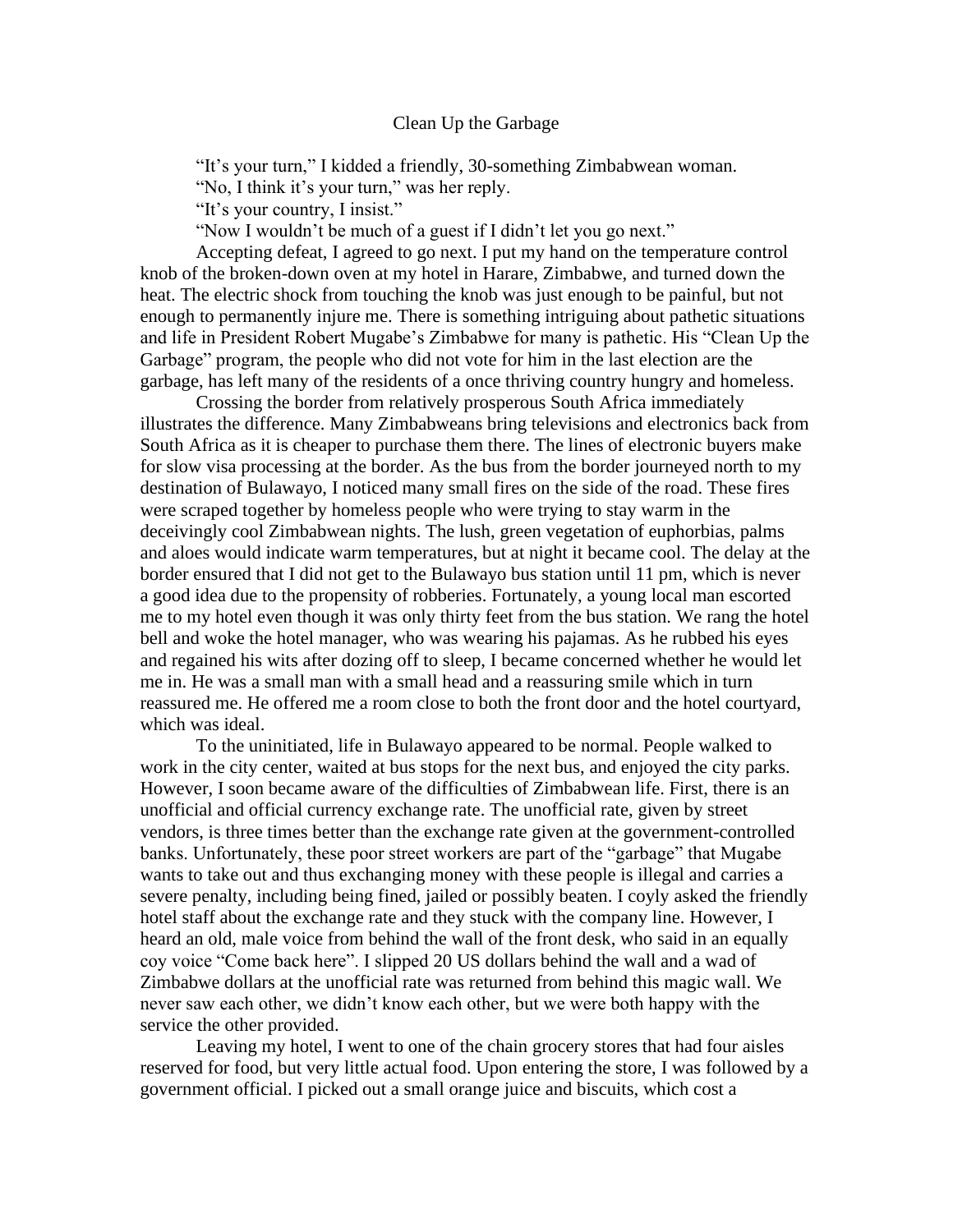whopping \$8 at the official rate. The government official checked off what I had taken before I purchased the goods at the cashier. The cashier, who was also a government official, gave me a receipt of what I had bought which I had to give to yet another government official who checked my items off her list. The prevalence of government officials was due to President Mugabe's desire to preserve his dictatorship by monitoring the activities of all of Zimbabwe's citizens, even their eating habits. By the afternoon the grocery stores were empty, which explained why people cooked their own food on ovens that gave a painful electric shock.

I returned to my hotel and attempted to regroup so I could enjoy my time in Bulawayo. The hotel had a coffeepot that I used to boil water, which I determined to be a better option than paying \$7 for a liter of water at the scarcely stocked grocery stores. I exchanged more money with the stranger behind the wall and then decided to tackle the

attractive, mid – sized city of Bulawayo. The Douslin House illustrated what an old colonial house looked like and also contained a small art museum of works done by local artists, The National Gallery. Located in Centenary Park is the average Bulawayo Theater and the much more impressive National History Museum. Due to Mugabe's rampage, there were few tourists, so the museum was all for me. The museum looked at traditional life, British colonization and independence. It is also a natural history



museum and displayed nearly all animals found in Zimbabwe, including an extensive look at different bugs and colorful butterflies.

Due to gas prices of \$30 a gallon, I decided to hitchhike, which most pedestrians attempted, and most car owners readily accepted in order to help pay for gas. It was a real battle to find a car, but being a white tourist was an advantage in this situation as a local man picked me up because he was interested in my story. I packed into his small car with



three locals and made my way to Masvingo. The city of Masvingo did not have much to offer but it is located close to a World Heritage site, the historically important remains of the Great Zimbabwe, dating to the  $11<sup>th</sup>$  century. The Great Zimbabwe is considered the greatest city in medieval sub-Saharan Africa and was a capital of an area than covers four modern countries. I nabbed a ride from Masvingo in the back of someone's truck and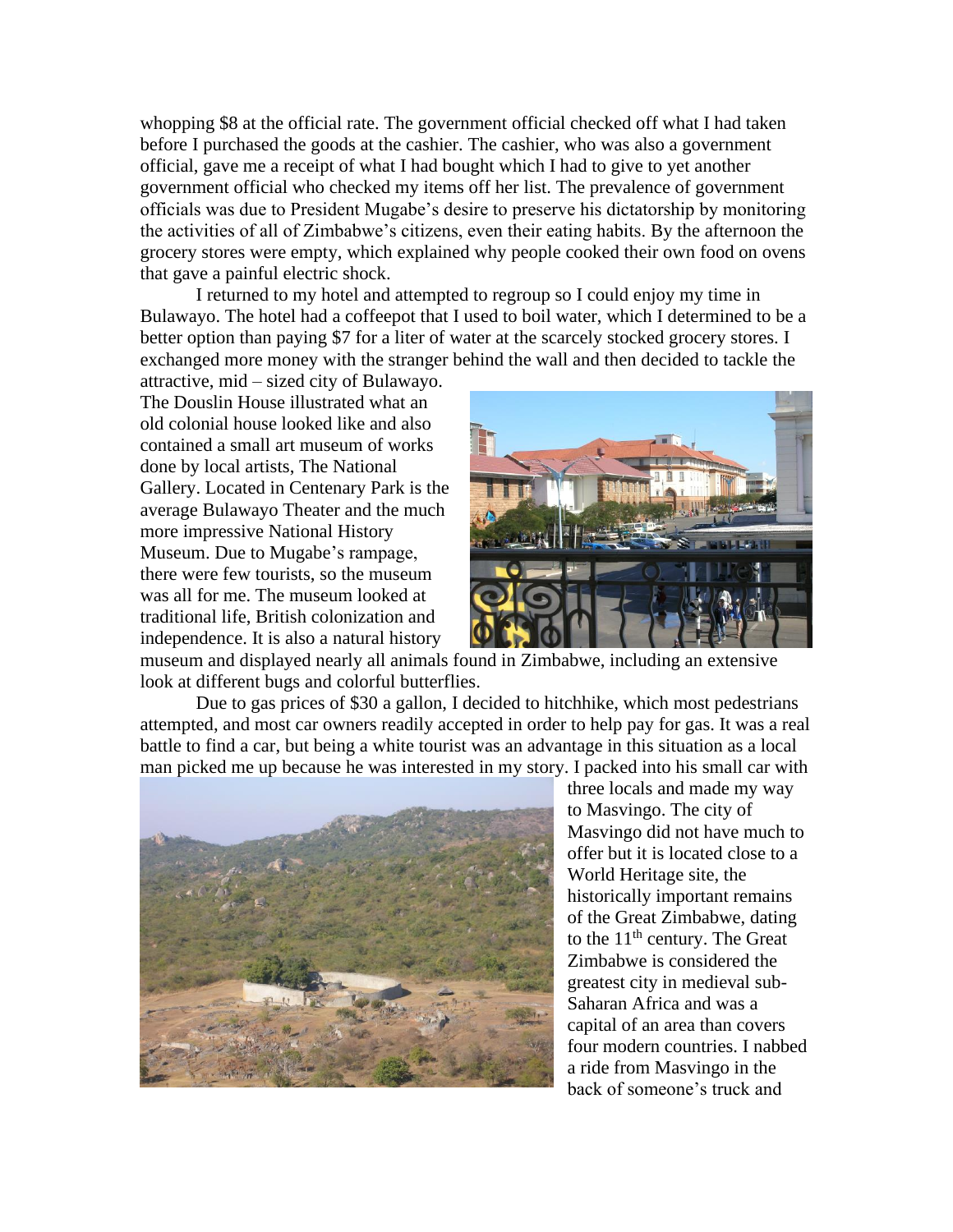walked the final couple of miles to the ruins. Despite the historical importance of these ruins, I was the only one there until I left, when a group of schoolchildren arrived. I enjoyed learning about the architecture of the complex at a museum near the entrance, along with the ruins of the Acropolis and the royal complex called The Great Enclosure. The enclosure is the largest structure in ancient sub-Saharan Africa and includes 30 feet high and 15 feet thick walls.

Although ample evidence existed of how difficult life in Zimbabwe was, the capital of Harare epitomized the difficulties. Behind the bus station, one could see hundreds of homeless people starving to death, merely garbage that had yet to be taken out, according to Mugabe. Getting off the bus, I was met by a couple of locals. The younger, thinner of the two used to carry people's luggage from the bus station to downtown with his wheelbarrow. However, he now was sitting next to his rickety wheelbarrow as government officials had smashed a wheel off and did some damage to the arms of the wheelbarrow. His friend was wandering from city to city looking for work as he, too, was considered garbage and lost his job. His wife and children lived with her parents, but he did not want to be a strain on her family, thus, he wandered. They did not ask me for money; they didn't need to.

Despite the desperate situation in Harare, the peoples' kindness and work ethic were impressive. I met a retired local man on the bus with a well-trimmed gray beard and pressed gray suit on the bus. He was visiting family in Masvingo that he hadn't visited in years, thus he had dressed up for the endeavor. We walked for the three miles from the station to downtown (a taxi would have cost \$30, so we passed). I was stopped by a military officer who was concerned that I was a journalist who was videotaping the "garbage" campaign. My retired friend and I convinced him that I was just a dumb tourist, after which he showed concern for me and wished me luck. We continued on our way and stopped once for ice cream and then we passed by the area around Africa Unity Square. He told me that as a young man he used to be a delivery driver and could only be in this "white" area when he delivered goods. He said things are different now, but from his tone I couldn't tell if he meant it was for the better or not. It is obvious that Harare was prosperous at one time, and when Zimbabwe was colonial Rhodesia it was an economic gem for the British in southern Africa.

Due to the problems in Harare, I decided to stay just one day, which was long enough to get an idea of what life was like. I walked the three miles back to the chaotic



and depressing bus station, bought my ticket and wearily walked back to my hotel, where I attempted to cook a gooey, meaty canned mixture on the shocking oven. As the bus was to leave at 6 am and it would be too dangerous to walk to the bus station at that time, I arranged transport to the bus station with the hotel manager. We had agreed on \$15, but gas had doubled that night as did my fare. Fortunately, he had found another person who needed transport, so my share was still \$15. All